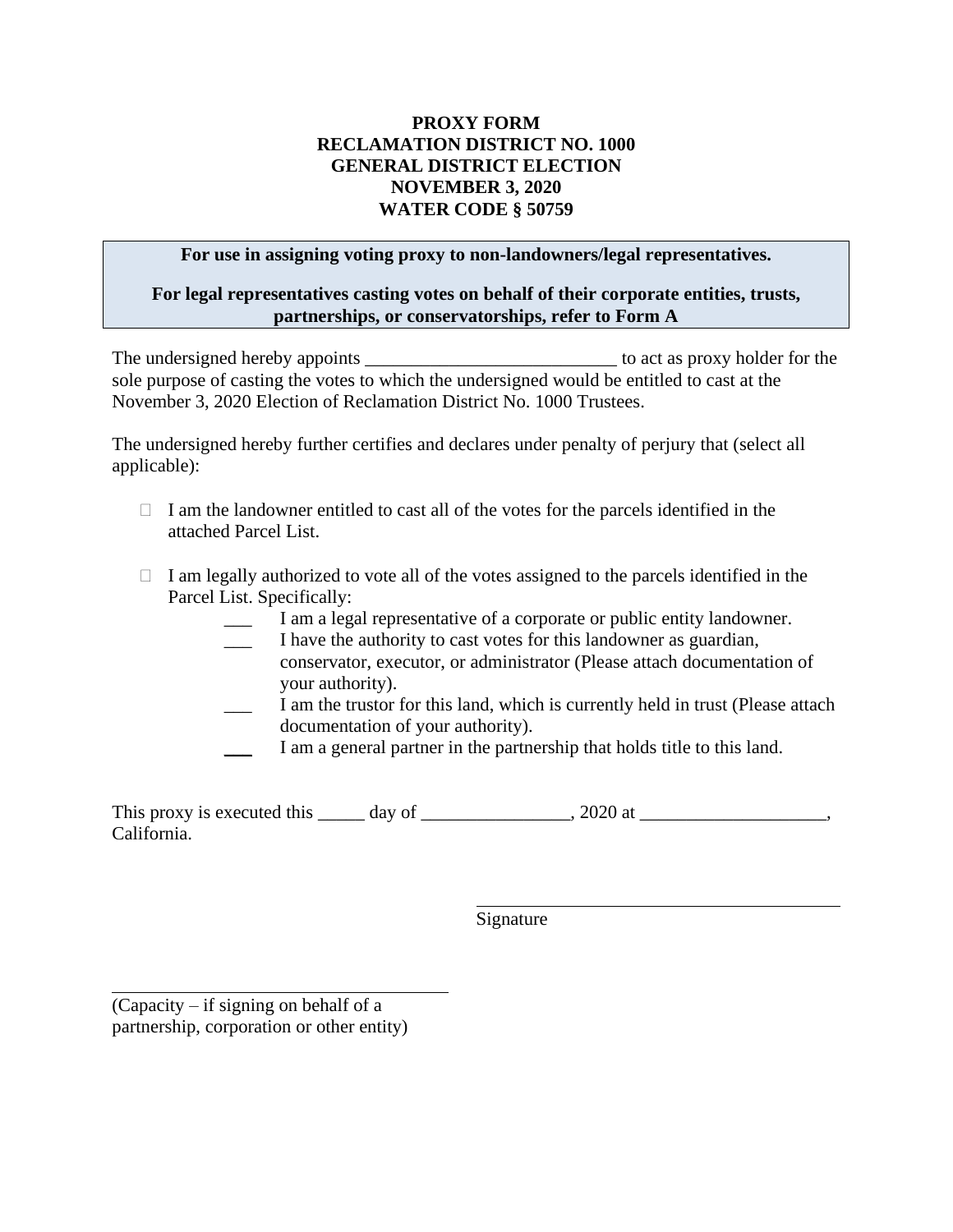| <b>ACKNOWLEDGMENT</b>                                                                                                                                                                                                                                  |  |
|--------------------------------------------------------------------------------------------------------------------------------------------------------------------------------------------------------------------------------------------------------|--|
| A notary public or other officer completing this<br>certificate verifies only the identity of the individual<br>who signed the document to which this certificate is<br>attached, and not the truthfulness, accuracy, or<br>validity of that document. |  |
| State of California                                                                                                                                                                                                                                    |  |
|                                                                                                                                                                                                                                                        |  |
|                                                                                                                                                                                                                                                        |  |
| before me,                                                                                                                                                                                                                                             |  |
| (insert name and title of the officer)                                                                                                                                                                                                                 |  |
| personally appeared _<br>capacity(ies), and that by his/her/their signature(s) on the instrument the person(s), or the                                                                                                                                 |  |
| entity upon behalf of which the person(s) acted, executed the instrument.                                                                                                                                                                              |  |
| I certify under PENALTY OF PERJURY under the laws of the State of California that the                                                                                                                                                                  |  |
| foregoing paragraph is true and correct.                                                                                                                                                                                                               |  |
| WITNESS my hand and official seal.                                                                                                                                                                                                                     |  |
|                                                                                                                                                                                                                                                        |  |
|                                                                                                                                                                                                                                                        |  |
| Signature _____<br>(Seal)                                                                                                                                                                                                                              |  |
|                                                                                                                                                                                                                                                        |  |